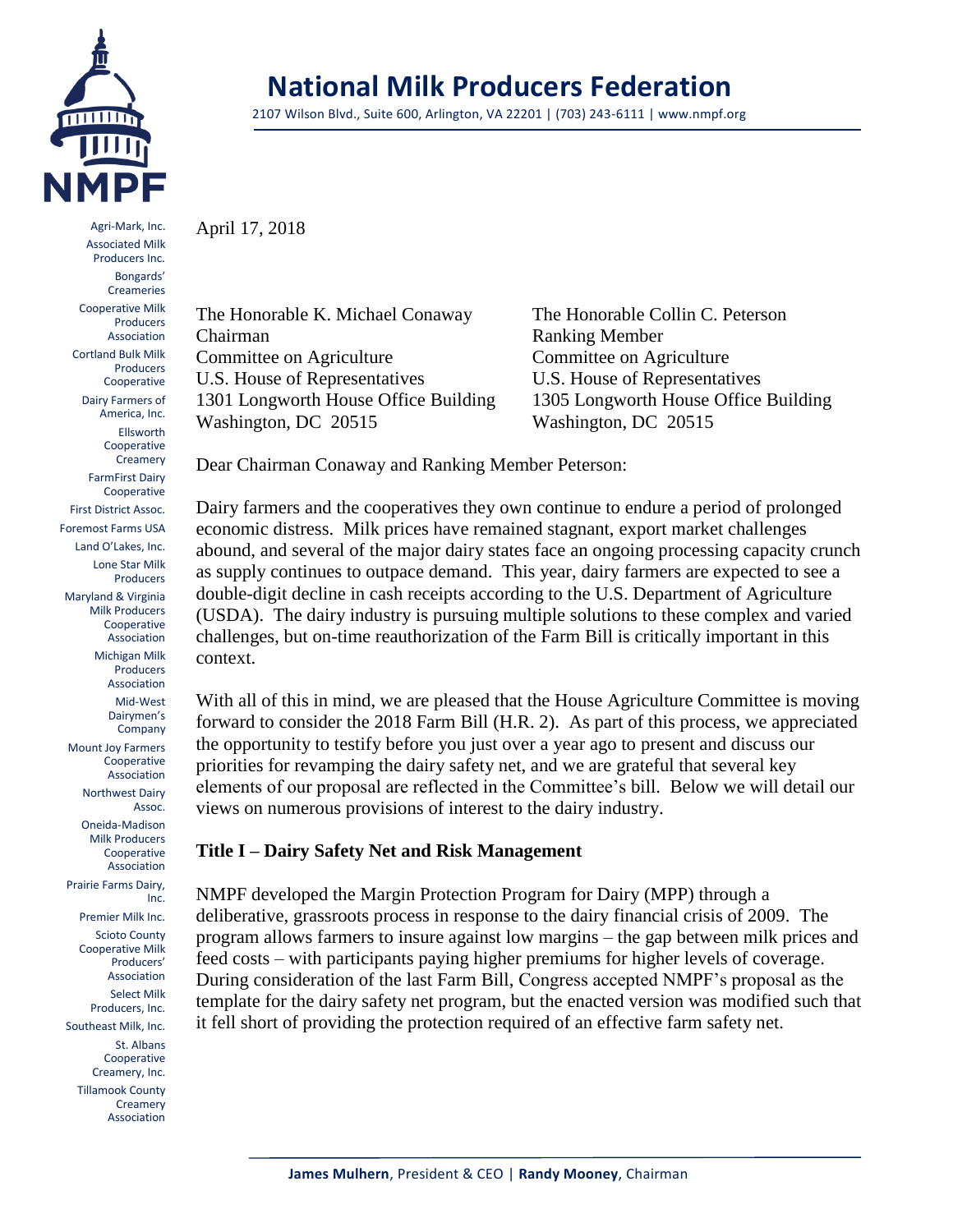We re-convened our Economic Policy Committee nearly two years ago to begin the process of formulating our priorities for this Farm Bill. At the outset of deliberations, our members agreed on a core principle: MPP is the right program for dairy's future but Congress must reform the program so that it provides the effective, meaningful coverage for producers that it was originally intended to provide. It is no secret that the program has not worked well for dairy farmers, and we have made it a top priority to solve the problems inherent in the program.

Ultimately, our Economic Policy Committee deliberated over a period of several months and developed a series of recommended improvements that were unanimously adopted by our Board of Directors in March 2017. Our proposal included four core elements:

- Providing meaningful coverage to ALL producers, either by restoring the ten percent cut made to the proposed feed cost formula or adjusting the coverage levels upward;
- Making premium rates more affordable, while taking care not to stimulate excess milk production;
- Calculating margins on a monthly basis, rather than bi-monthly, to better reflect volatility and make the program more responsive to producers; and
- Expanding dairy producer access to additional risk management tools, by removing the cap on livestock insurance products and other statutory restrictions.

Fortunately, a number of these proposed reforms were enacted into law earlier this year and, as a result, USDA has re-opened the MPP sign-up period for 2018. We are hopeful that dairy producers will look carefully at their options under the improved program, given the likelihood that margins will remain low for much of this year.

However, NMPF has stated repeatedly that more needs to be done to strengthen dairy policy. As your Committee has developed the 2018 Farm Bill, we have appreciated the opportunity to work closely with you to make further improvements to MPP and enhance dairy producer access to other risk management tools, such as the Livestock Gross Margin-Dairy (LGM) program.

To that end, we are pleased that the 2018 Farm Bill includes several reforms to MPP which we have advocated for, including:

- Adjusting the program's top coverage level up from \$8.00 to \$9.00 for every dairy farmer's first five million pounds of covered production, to provide more meaningful coverage to help account for deficiencies in the feed cost formula;
- Removing the requirement that producers enroll a minimum of 25 percent of their production history in the program, which is critically important to giving larger producers greater flexibility to use the program more equitably;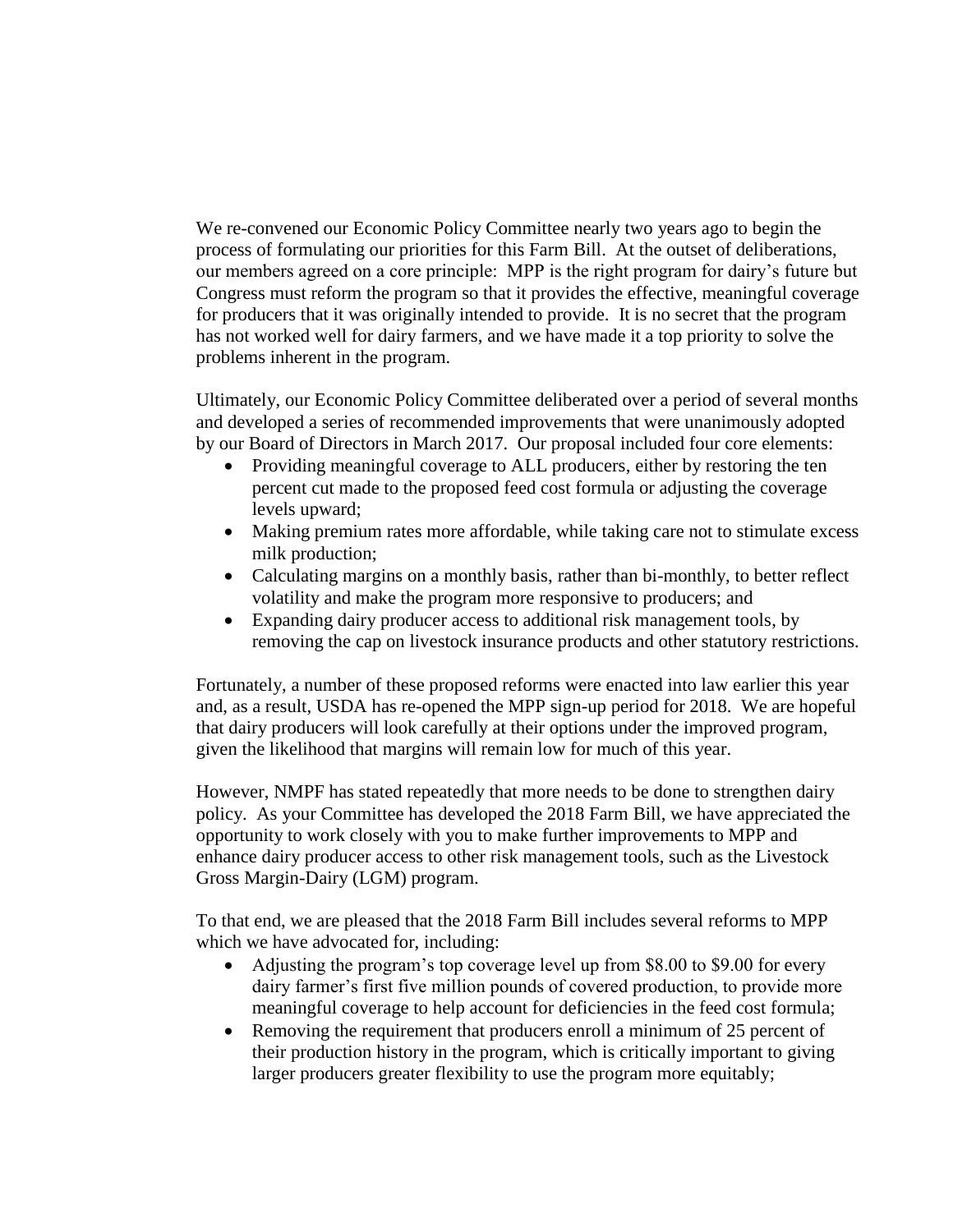- Maintaining further reduced premium rates for every producer's first five million pounds of production, to better enable dairy farmers to afford the higher levels of coverage that will provide more effective protection against low margins;
- Preserving monthly margin calculations under the program for ALL producers; and
- Requiring the USDA's National Agricultural Statistics Service to revise monthly survey reports to include prices for high-quality alfalfa hay, to reflect that dairy cows are fed higher-quality hay than other animals.

We also support provisions in the bill to give producers greater flexibility to access additional risk management tools. H.R. 2 expands on the removal of the annual \$20 million cap for all livestock insurance products, including LGM, which was enacted earlier this year. Specifically, the bill allows producers to participate in both MPP and LGM, provided that the programs do not cover the same milk production. This change, combined with the above-mentioned removal of the requirement that producers enroll 25 percent of production history in MPP, will help farmers to obtain more affordable, flexible coverage under both programs.

Lastly, we commend the Committee for incorporating the provisions of an unprecedented agreement reached last year between NMPF and the International Dairy Foods Association to improve the price risk management of fluid milk while preserving the farm-level revenue that the Class I formula generates for producers under the Federal Milk Marketing Order system.

We are pleased that this suite of provisions enjoys strong bipartisan support. The language of the bill was embodied in the Dairy Risk Management Act (H.R. 5462) as recently introduced by Ranking Member Collin Peterson (D-MN), and numerous Committee members on both sides of the aisle have prioritized dairy policy reform and many of the provisions herein, including Vice Chairman Glenn 'GT' Thompson (R-PA) and Representatives John Faso (R-NY), Ann Kuster (D-NH), Bob Gibbs (R-OH), Tim Walz (D-MN), Roger Marshall (R-KS), Tom O'Halleran (D-AZ), Vicky Hartzler (R-MO), Dwight Evans (D-PA), Neal Dunn (R-FL), Rick Nolan (D-MN), Rodney Davis (R-IL), Sean Patrick Maloney (D-NY), and Ted Yoho (R-FL).

As the process moves ahead, we look forward to continuing to work with you on a bipartisan basis to further strengthen the dairy safety net for producers of all sizes. To that end, we thank Representatives Jeff Denham (R-CA) and Jim Costa (D-CA), both supporters of dairy reform, for highlighting potential additional improvements.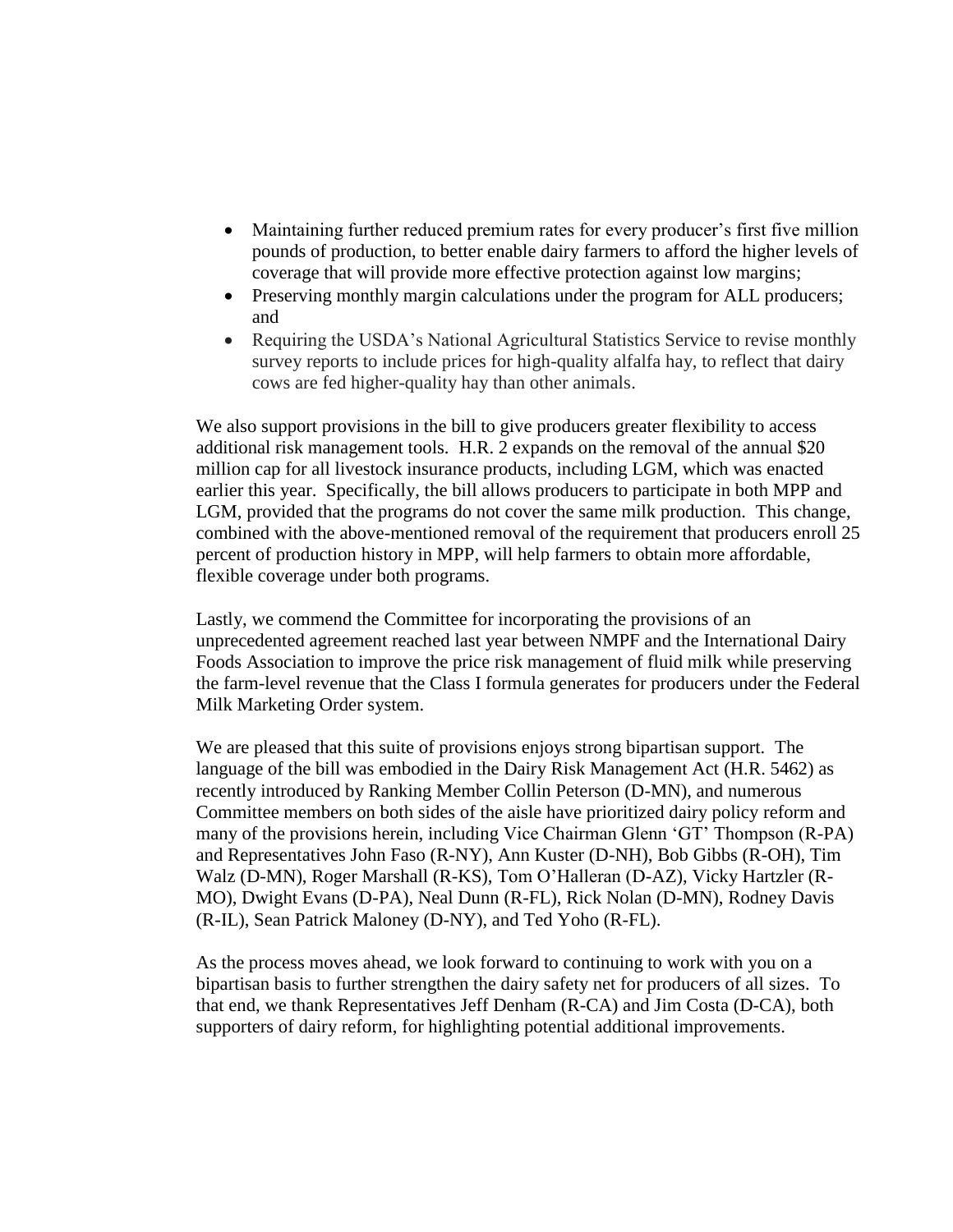### **Title II – Conservation**

The Conservation title of the Farm Bill helps producers access technical and financial assistance to carry out multiple conservation practices on their land and water. Dairy producers utilize multiple programs under this title, so we are heartened by the continued support they receive as well as several adjustments.

Importantly, H.R. 2 reauthorizes the Environmental Quality Incentives Program (EQIP), a working lands program that provides farmers with voluntary, incentive-based assistance to implement numerous land management practices. NMPF is pleased that the Farm Bill increases funding for EQIP to \$3 billion per year over the life of the bill, and we look forward to working with Congress and USDA to ensure that dairy producers can maintain and expand their access to this critical conservation program.

Within EQIP, Conservation Innovation Grants (CIG) are a subset intended to stimulate development and adoption of innovative technologies and approaches. We support provisions in H.R. 2 to enable USDA to enter into agreements with producers under CIG for on-farm conservation trials to test new and innovative technologies for three or more years. To further strengthen this language, we support an amendment authored by Representative Mike Bost (R-IL) to include nutrient recovery systems in this new setup. The dairy industry has invested significantly in tackling water quality challenges, and nutrient recovery systems help to solve these problems by transforming manure into stable fertilizer for crops, bedding for cows, and fuel and electricity for farms and nearby homes. The systems embody various approaches, using physical and chemical processes and centrifugal technologies to recover small nutrient particles from manure.

H.R. 2 also reauthorizes the Regional Conservation Partnership Program (RCPP), a competitive, merit-based program that funds targeted conservation projects developed at the local level. The program targets projects towards regions that are facing significant regulatory pressures, such as the Chesapeake Bay Watershed and the Great Lakes Region. We are pleased that the bill provides \$250 million per year for RCPP over the life of the bill, and we look forward to working with Congress to further reform the program as the Farm Bill moves forward.

The Farm Bill also makes important reforms to program delivery in the Conservation title. Specifically, NMPF supports language to help producers better access conservation programs by giving farmer cooperatives and other agricultural stakeholders a clear role in delivering conservation programs as Technical Service Providers. The language in H.R. 2 is based on the bipartisan Nutrient Management Technical Service Provider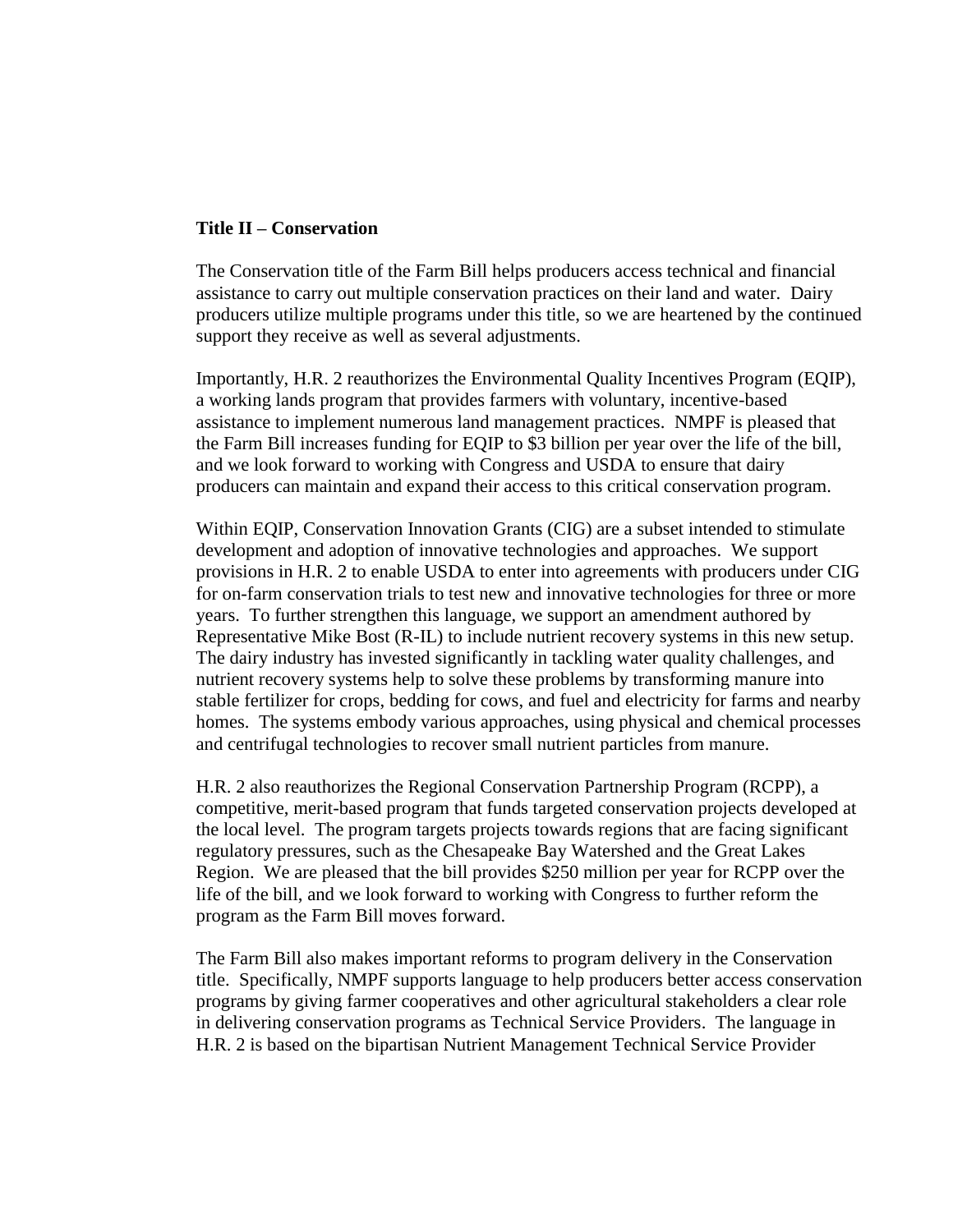Certification Act (H.R. 5048) introduced by Reps. Bost and Darren Soto (D-FL) and will help to address the high demand for USDA technical assistance amid limited resources.

Finally, NMPF is pleased that H.R. 2 restores waiver authority for conservation programs from adjusted gross income requirements. Putting this much-needed provision back in place will better enable larger dairy producers to access EQIP and other important conservation programs. NMPF looks forward to continued collaboration with Congress on the Conservation title as the Farm Bill process continues, with the goal of continuing our emphasis on producer access and nutrient recovery solutions.

### **Title III – Trade**

The dairy industry has made great strides on trade since the turn of the century. Our nation has gone from exporting dairy products valued at less than \$1 billion in 2000 to exporting a record \$7.1 billion in 2014, an increase of 625 percent. We are the largest global exporter of skim milk powder, whey products, and, depending on the month, the number one exporter of cheese in the world. This is a tremendous increase not simply on a value basis, but also in the percentage of U.S. milk production that finds a home overseas. Put simply, today, the equivalent of one day's domestic milk production each week ultimately ends up in export markets.

Therefore, the trade promotion programs authorized and funded in the Farm Bill are of critical importance to dairy farmers and their cooperatives. H.R. 2 combines existing programs into the International Market Development Program and ensures that within this umbrella, the Market Access Program will continue to receive at least \$200 million per year and the Foreign Market Development Program will continue to receive at least \$34.5 million per year. NMPF applauds this continued support for trade promotion and commends Representatives Dan Newhouse (R-WA) and Chellie Pingree (D-ME) for leading bipartisan efforts to advocate for these programs.

## **Title IV – Nutrition**

NMPF understands that the Nutrition title will be the subject of much debate and discussion as the Farm Bill process continues down the road to sending a bipartisan, bicameral bill to the President's desk to be signed into law. However, we are grateful for the efforts in H.R. 2 to promote additional fluid milk purchases through retailerfunded incentive pilot projects. Milk is the primary source of nine essential nutrients in a child's diet. Nutrition Subcommittee Chairman Thompson has been a vocal advocate for increasing milk consumption throughout our population. We appreciate his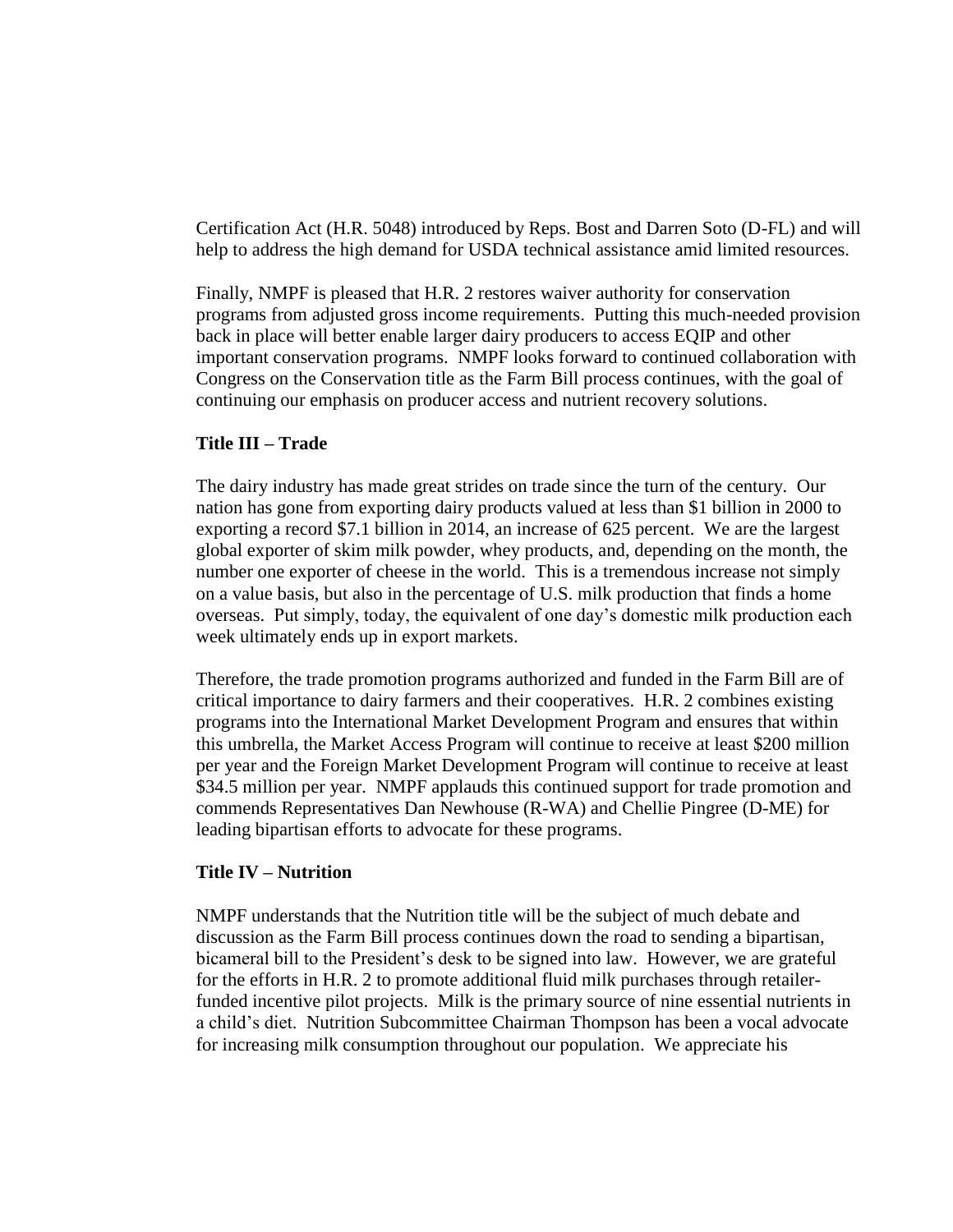leadership and look forward to continued work with him and others in Congress to increase demand for nutritious dairy products as this process continues.

## **Title VI – Rural Development**

The Rural Development title includes a variety of important provisions to help farmers and their neighbors that are facing difficult times in the agricultural economy.

NMPF is pleased that H.R. 2 includes the bipartisan STRESS Act (H.R. 5259) authored by Representatives Tom Emmer (R-MN) and O'Halleran to reauthorize the Farm and Ranch Stress Assistance Network (FRSAN), first created in the 2008 Farm Bill. FRSAN can provide grants to extension services and nonprofit organizations to assist producers who are facing greater stress now more than ever due to the continued downturn in the farm economy. Eligible programs can include farm helplines and websites, community outreach and education, support groups, and home delivery of assistance.

Additionally, access to health care continues to be a significant challenge in rural America. Accordingly, we appreciate that the Committee has recognized this challenge by including provisions in H.R. 2 to create a loan and grant program to assist in the establishment of agricultural association health plans.

Finally, NMPF has long supported the Rural Energy for America Program (REAP), which provides financial assistance to farmers to purchase and install renewable energy systems, including methane digesters which use manure and other organic wastes to produce baseload electricity and give dairy farmers a unique environmental stewardship opportunity. NMPF commends the reauthorization of REAP in H.R. 2 in tandem with the bipartisan advocacy led by Reps. Bost and Walz, and looks forward to working with Congress to secure funding for the program during the Farm Bill process.

## **Title X – Crop Insurance**

As NMPF works to expand the availability of risk management options for dairy farmers, we recognize that many of these options, including LGM, will be administered and operated under the umbrella of the federal crop insurance program as run by the Risk Management Agency. Therefore, we support the continued commitment to crop insurance in H.R. 2 as a tool of growing importance to dairy farmers.